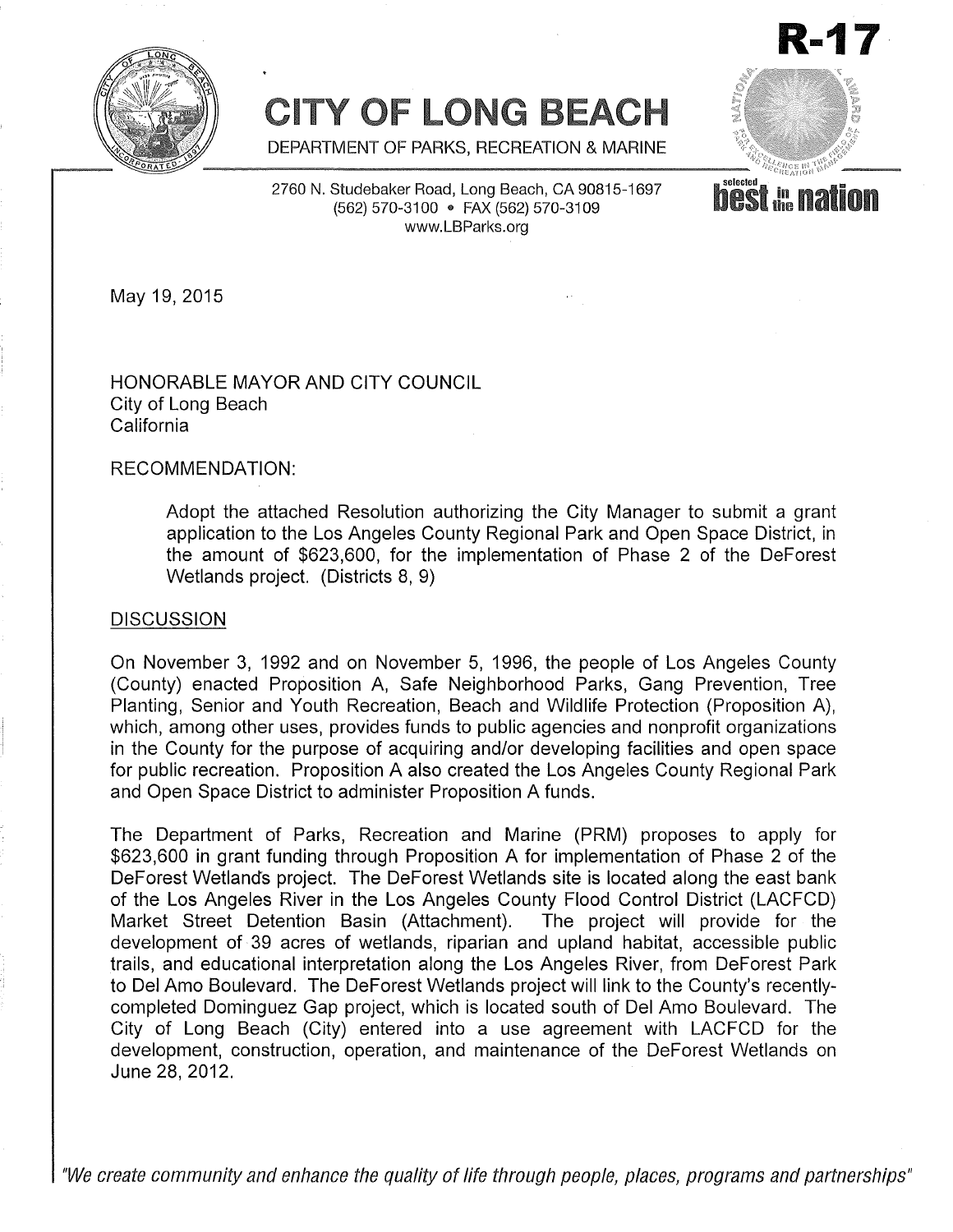Project design and environmental review have been completed. Invitation to Bid R-6873 was posted on August 26, 2014, and bidding closed on October 15, 2014. Bids were received from six vendors. However, the apparent low bid exceeded the project budget, so all bids were rejected. Project drawings are currently being revised to reflect phased construction. Phase 1 will include improvements to the Nature Center, habitat creation, the trail network, and interpretive signage. Phase 2 will further improve habitats through enhanced landscape plantings, will expand the accessible trails through the wetlands portion of the site, and will improve the parking lot at 52nd Street.

Approximately \$7 million of funding for development of the DeForest Wetlands project has been provided by the California Coastal Conservancy, the Los Angeles and San Gabriel Rivers and Mountains Conservancy, and the Los Angeles County Regional Park and Open Space District under a previous Proposition A grant.

This matter was reviewed by Deputy City Attorney Kendra L. Carney on April 27, 2015, and by Budget Management Officer Victoria Bell on April 29, 2015.

### TIMING CONSIDERATIONS

City Council action is requested on May 19, 2015, in order to submit the grant application to the Los Angeles County Regional Park and Open Space District by their due date of June 3, 2015.

### FISCAL IMPACT

In 2012, the total cost of the project was estimated at \$7.7 million. Final design and plan check of the project delayed project bidding until August 2014. Due to construction cost increases in the intervening time, the total cost of both Phase 1 and Phase 2 of the project is now estimated at \$10 million. A summary of the funding currently appropriated in the Capital Projects Fund (CP) in the Public Works Department (PW) is as follows:

| Agency                                                       | Amount      |
|--------------------------------------------------------------|-------------|
| California Coastal Conservancy                               | \$1,500,000 |
| Los Angeles and San Gabriel Rivers and Mountains Conservancy | \$3,500,000 |
| Los Angeles County Regional Park and Open Space District     | \$2,000,000 |
| <b>TOTAL:</b>                                                | \$7,000,000 |

If awarded, this grant will offset \$623,600 of the \$3 million still needed to complete both . phases of this project. This grant does not require the City to provide matching funds or in-kind services. Remaining funding in the amount of \$2.37 million is being sought, but has not yet been identified. Future annual park maintenance costs, which will be provided by PRM's landscape contractor, are estimated at \$5,000 to the General Fund. This amount is currently unbudgeted and will need to be addressed as part of the annual budget preparation process upon completion of the project. Should the grant application be selected, a recommendation will be made to the City Council to accept the grant and appropriate the funding. There is no impact to jobs associated with the recommended action.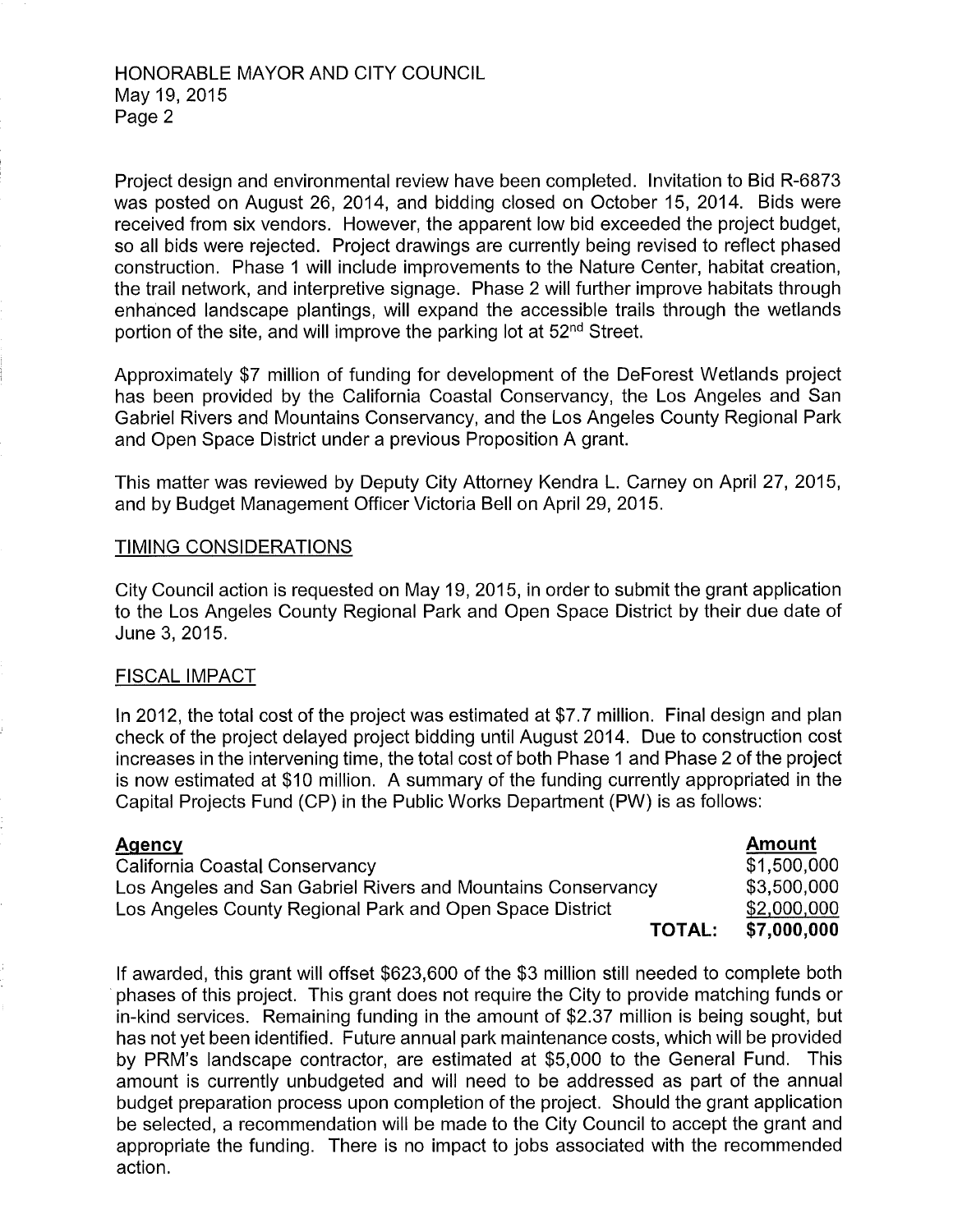## HONORABLE MAYOR AND CITY COUNCIL May 19,2015 Page 3

SUGGESTED ACTION:

Approve recommendation.

Respectfully submitted,  $\widehat{\left\langle \right. }%$ **GEORGE CHAPJIAN** 

DIRECTOR OF PARKS, RECREATION AND MARINE

GC:SS:sg

Attachments: Resolution Aerial Map

APPROVED:

PATRICK H. WEST CITY MANAGER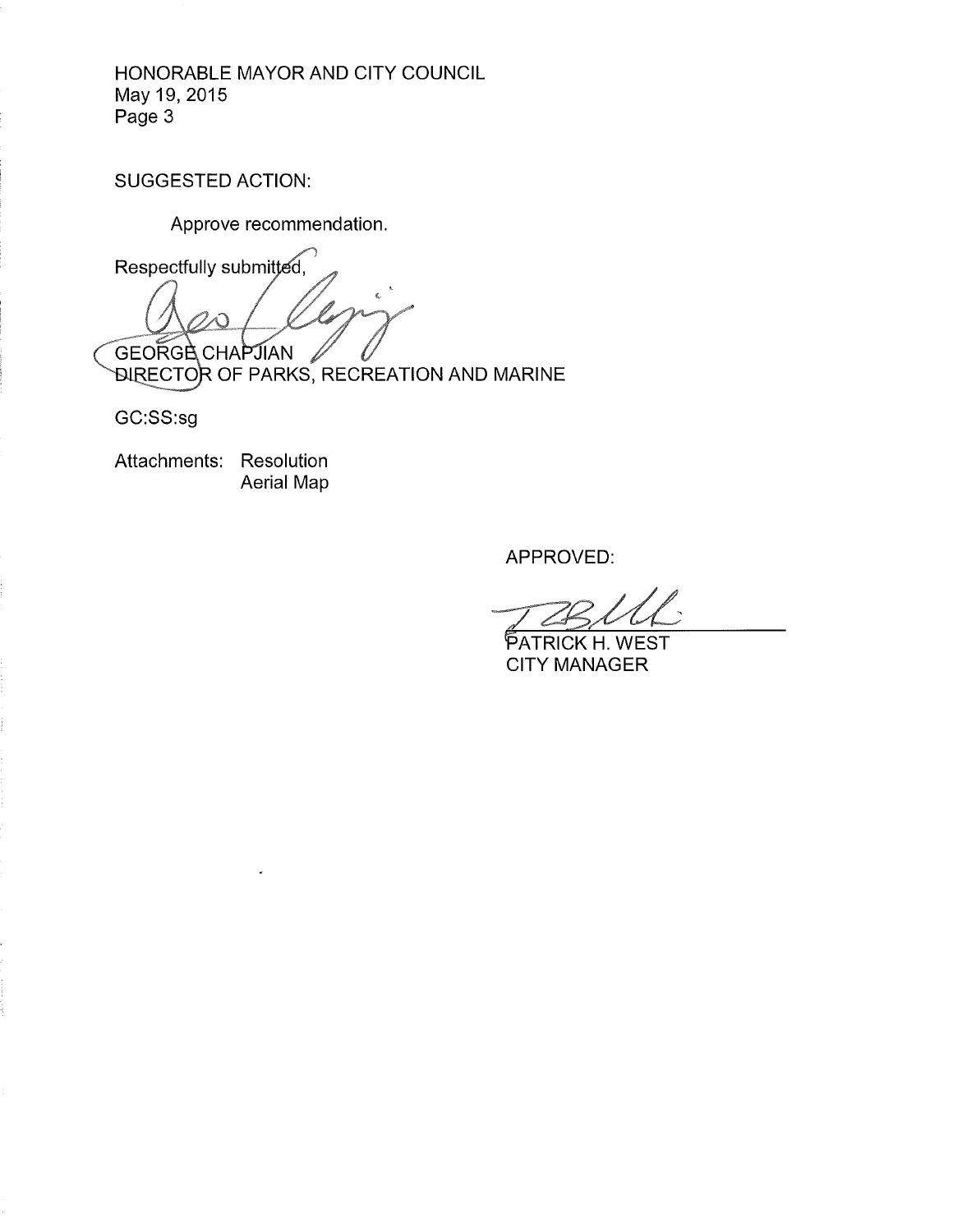# **DeForest Wetlands**

#### Attachment



DeForest Wetlands 4-15-2015 sg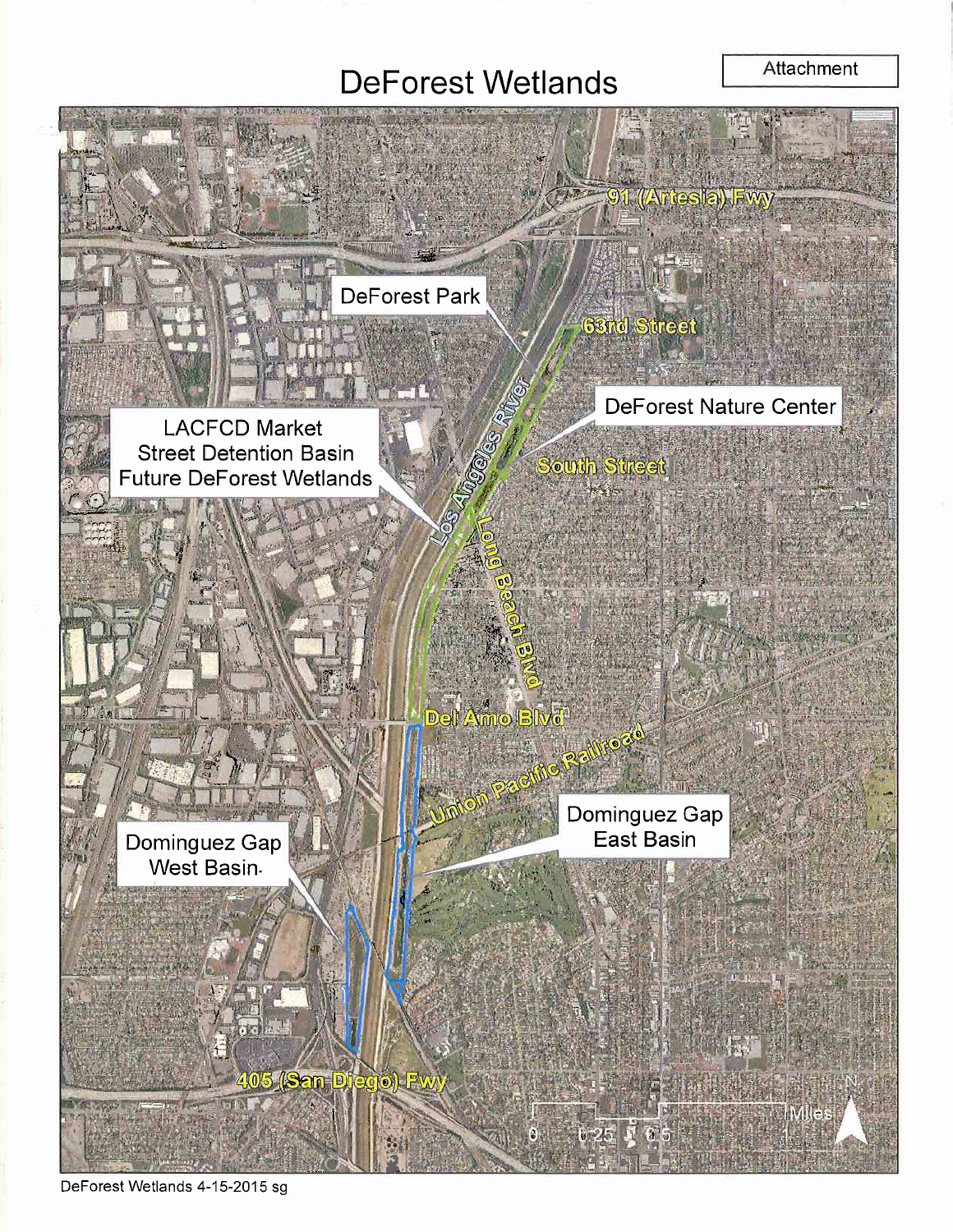**RESOLUTION NO.** 

A RESOLUTION OF THE CITY COUNCIL OF THE CITY OF LONG BEACH APPROVING THE APPLICATION FOR GRANT FUNDS FROM THE LOS ANGELES COUNTY REGIONAL PARK AND OPEN SPACE DISTRICT FOR THE 2015 COUNTYWIDE COMPETITIVE GRANT PROGRAM FOR DEFOREST WETLANDS PHASE 2 AND APPROVING THE ADOPTION OF A YOUTH EMPLOYMENT PLAN

WHEREAS, the people of the County of Los Angeles on November 3, 1992, 11  $12$ and on November 5, 1996, enacted Los Angeles County Proposition A, Safe Neighborhood Parks, Gang Prevention, Tree Planting, Senior and Youth Recreation, 13 Beach and Wildlife Protection (the "Propositions"), which among other uses, provides  $14$ funds to public agencies and nonprofit organizations in the County for the purpose of 15 acquiring and/or developing facilities and open space for public recreation; and 16 17 WHEREAS, the Propositions also created the Los Angeles County Regional Park and Open Space District (the "District") to administer said funds; and 18 19 WHEREAS, the District has set forth the necessary procedures governing 20 application for grant funds under the Propositions; and WHEREAS, the District's procedures require the City to certify, by  $21$ resolution, the approval of the application before submission of said application to the 22 District; and 23 WHEREAS, said application contains assurances that the City must comply 24 with; and 25 26 WHEREAS, the City certifies, through this resolution, that the application is 27 approved for submission to the District; and

WHEREAS, the City will enter into an agreement with the District to provide

1

OFFICE OF THE CITY ATTORNEY<br>CHARLES PARKIN, City Attorney<br>333 West Ocean Boulevard, 11th Floor Long Beach, CA 90802-4664 1

 $\overline{2}$ 

3

4

5

6

 $\overline{7}$ 

8

9

10

28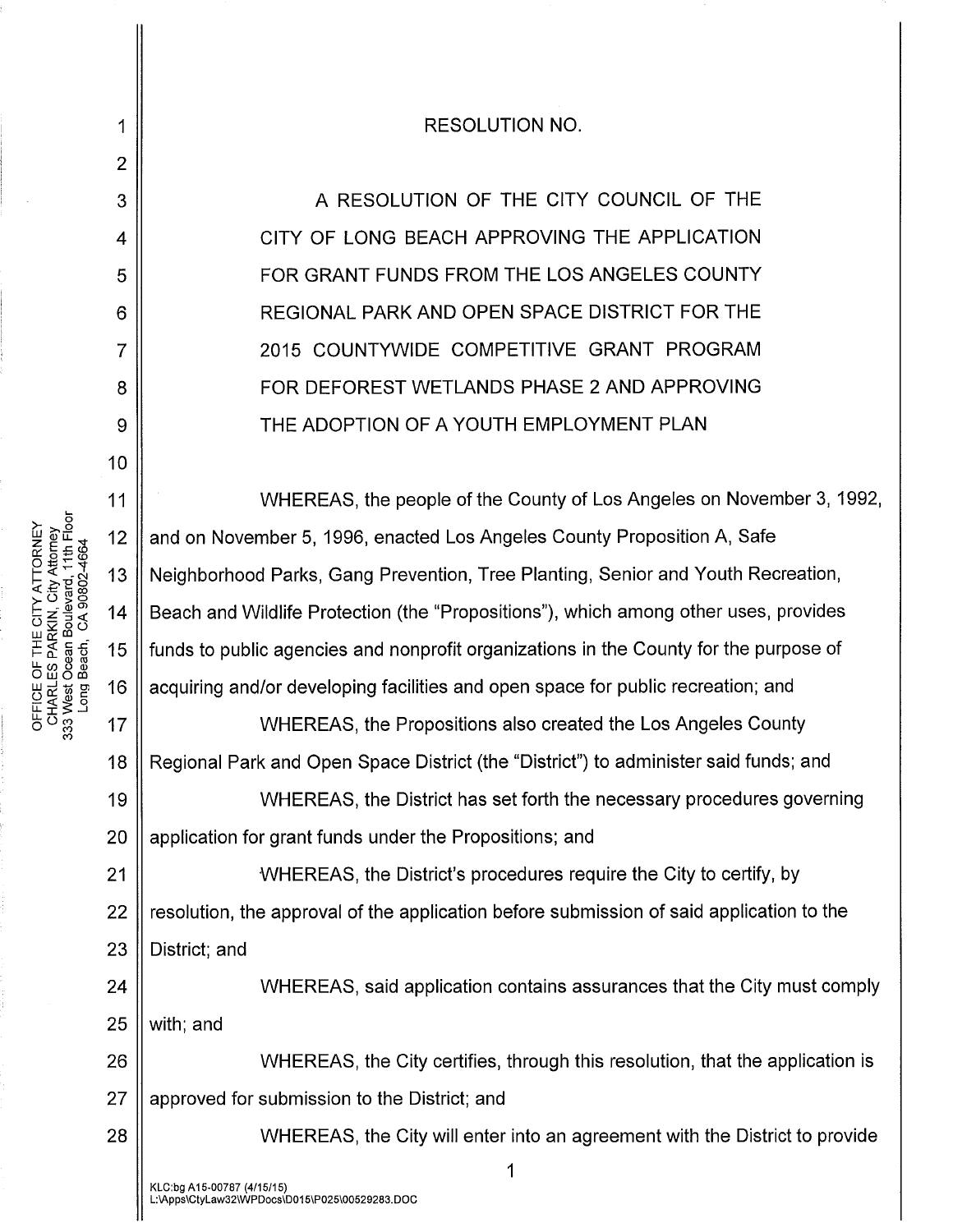1 funds for acquisition and development projects; and

2 || NOW, THEREFORE, the City Council of the City of Long Beach resolves as 3 ll follows:

5 6 4 || Section 1. Approves the filing of an application with the Los Angeles County Regional Park and Open Space District for \$623,600 of 2015 Countywide Competitive Grant Program funding for the above project.

7 8 Section 2. Certifies that the City understands the assurances and certification in the application form.

9 10 Section 3. Certifies that the City has, or will have, sufficient funds to operate and maintain the project in perpetuity.

Section 4. Certifies that the City will sign and return, within thirty (30) days, both copies of the project agreement sent by the District for authorizing signature.

NEY<br>
ATTORNE<br> *A*TT 4 FL<sub>OOT</sub><br>
and 13<br>
8802466<br>
3802466<br>
302466 Section 5. Certifies the applicability of the Youth Employment Plan adopted on August 5,2014, for the project.

~o>o\_ Q)en -z:;« 14 05200 wo:::co :r:«c:.c 1-0... III 0 15 !LU)~m Owoco W~1ilO: <sup>16</sup> ~«Q)§ !L:r:s.....! !LoC') <sup>o</sup> C') <sup>17</sup> C') 18 Section 6. Appoints the City Manager, or designee, to conduct all negotiations, and to execute and submit all documents including, but not limited to, applications, agreements, amendments, payment requests and so forth, which may be necessary for the completion of the aforementioned project.

19 20 Section 7. This resolution shall take effect immediately upon its adoption by the City Council, and the City Clerk shall certify the vote adopting this resolution.

21 /1/ 22  $||$  ///

11

- $23$  ||  $\textit{III}$
- 24  $\parallel$  /// 25 *III*
- 26 *III*
- 27 ||  $III$
- 28 *III*

2